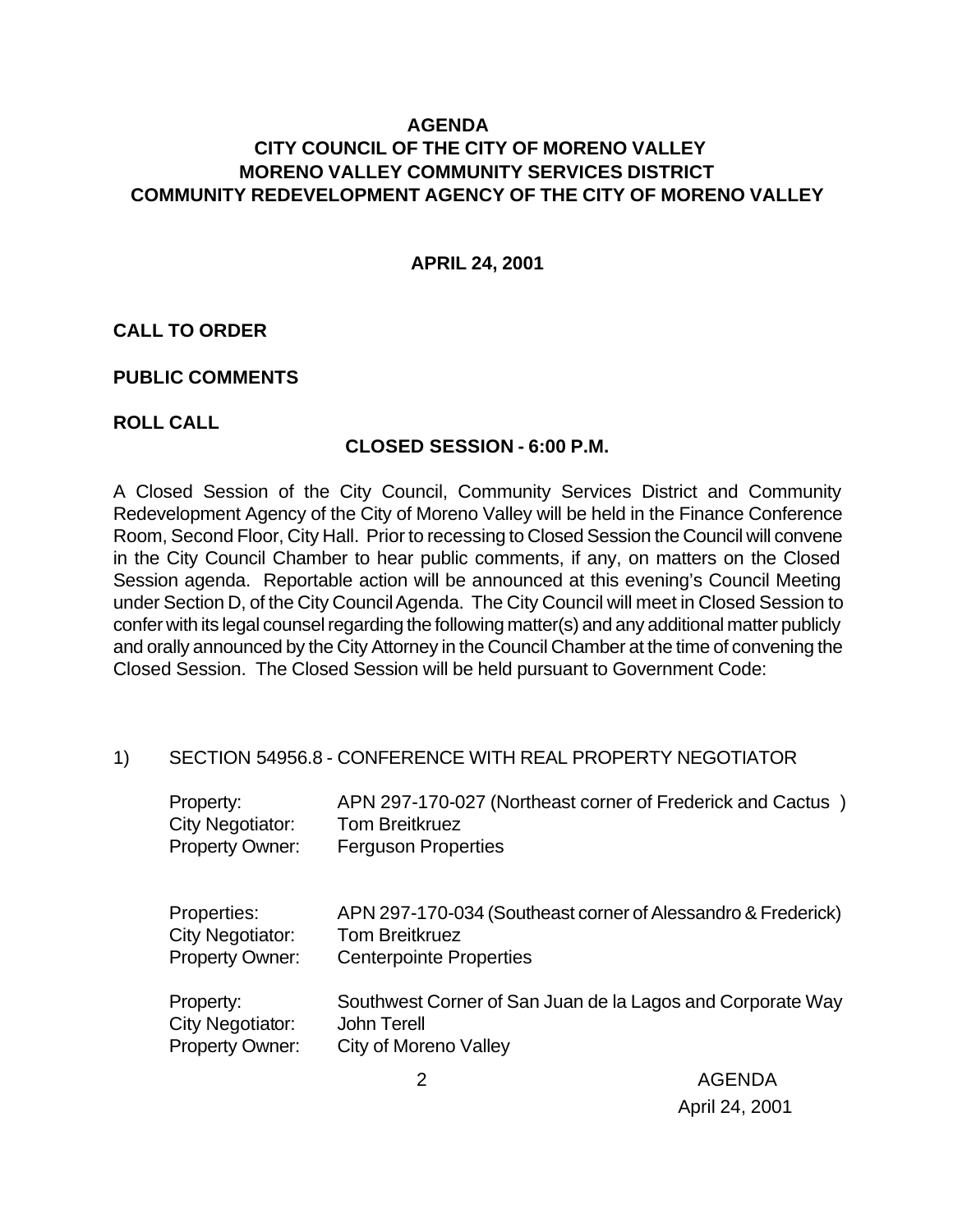- 2) SECTION 54956.9(a) CONFERENCE WITH LEGAL COUNSEL EXISTING **LITIGATION** 
	- a) Case: *City of Moreno Valley v. David Lerma* Court: Riverside Superior Court Case No.: RSC 346259
	- b) Case: *City of Moreno Valley v. Joseph Teague* Court: State Court of Appeals Case No.: APP003071
	- c) Case: *Moreno Valley Coalition of Concerned Citizens v. City* Court: Riverside Superior Court Case No.: RIC 346812

Case: *Adelphia Communications Corporation, and Century-TCI California, L.P., a Delaware Limited Partnership* Court: U.S. District Court Case No.: EDCV 01-0181 VAP (SGLx)

### 3) CONFERENCE WITH LEGAL COUNSEL - ANTICIPATED LITIGATION

- a) SECTION 54956.9(b)(1) Significant exposure to litigation Number of Cases: 1
- b) SECTION 54956.9(c) Initiation of litigation Number of Cases: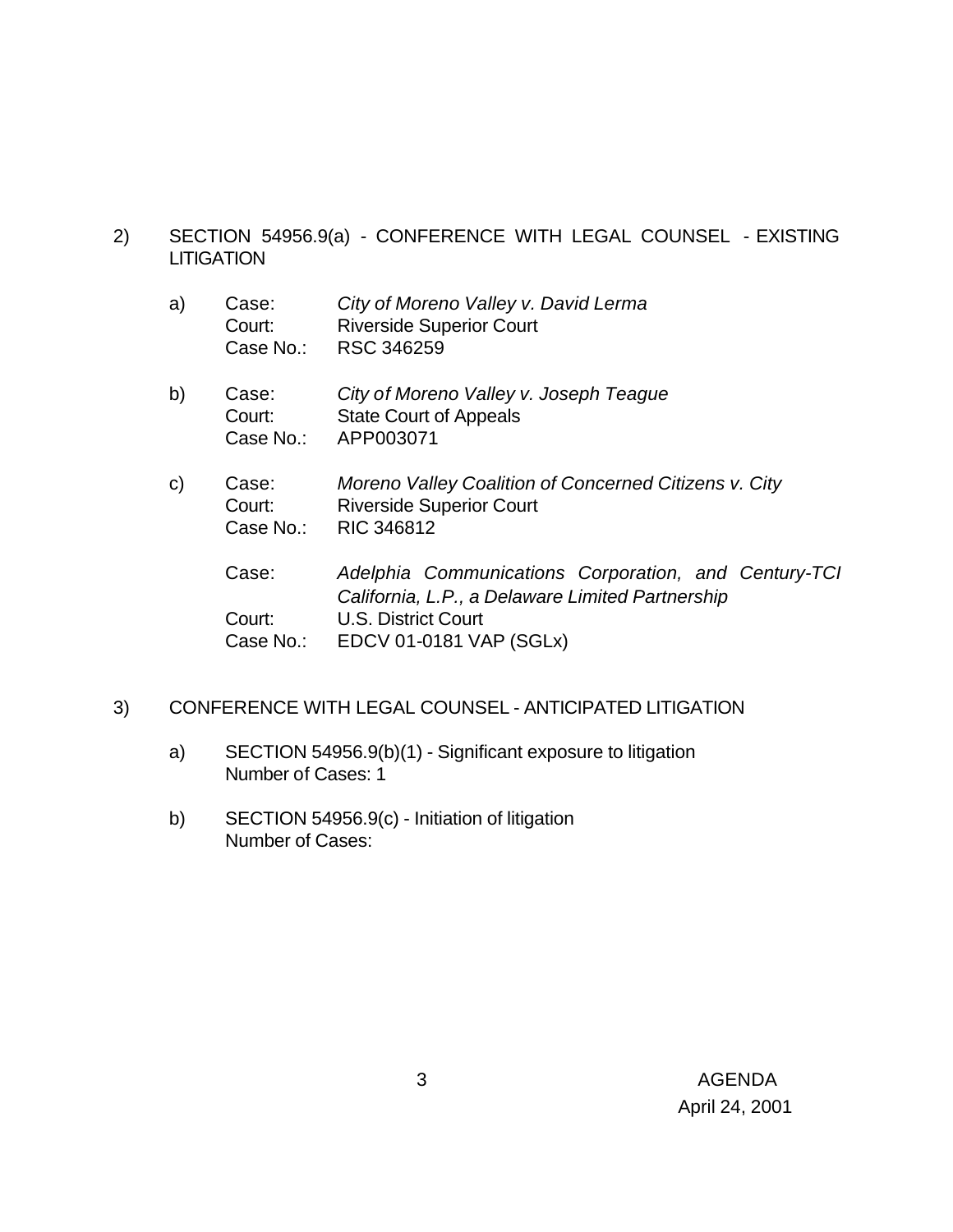# **AGENDA JOINT MEETING OF THE CITY COUNCIL OF THE CITY OF MORENO VALLEY MORENO VALLEY COMMUNITY SERVICES DISTRICT COMMUNITY REDEVELOPMENT AGENCY OF THE CITY OF MORENO VALLEY**

## **REGULAR MEETING - 7:00 P.M. APRIL 24, 2001**

• **CALL TO ORDER** (Joint Meeting of the City Council of the City of Moreno Valley, Moreno Valley Community Services District, and the Community Redevelopment Agency of the City of Moreno Valley - actions taken at the Joint Meeting are those of the Agency indicated on each Agenda item)

## • **PLEDGE OF ALLEGIANCE**

- **INVOCATION** Pastor Bill W. Martin Jr., Palm Canyon Community Church
- **ROLL CALL**
- **INTRODUCTIONS**
- **SPECIAL PRESENTATIONS**
	- 1. Employee of the Quarter Dorathy Haun
	- 2. Firefighter of the Quarter Jay Ayers
	- 3. Police Officer of the Quarter Tony Hoxmeier
	- 4. Loyalty Day Proclamation
	- 5. Youth Week Proclamation
- PUBLIC COMMENTS **ON ANY SUBJECT NOT ON THE AGENDA** UNDER THE JURISDICTION OF THE CITY COUNCIL (COMMENTS NOT CONCLUDED BY 7:30 P.M. WILL BE HEARD PRIOR TO CITY COUNCIL CLOSING COMMENTS AT THE END OF THE AGENDA)

There is a three-minute time limit per person. Please complete and submit a PINK speaker slip to the Bailiff.

• PUBLIC COMMENTS **ON MATTERS ON THE AGENDA** WILL BE TAKEN UP AS THE ITEM IS CALLED FOR BUSINESS, BETWEEN STAFF'S REPORT AND CITY COUNCIL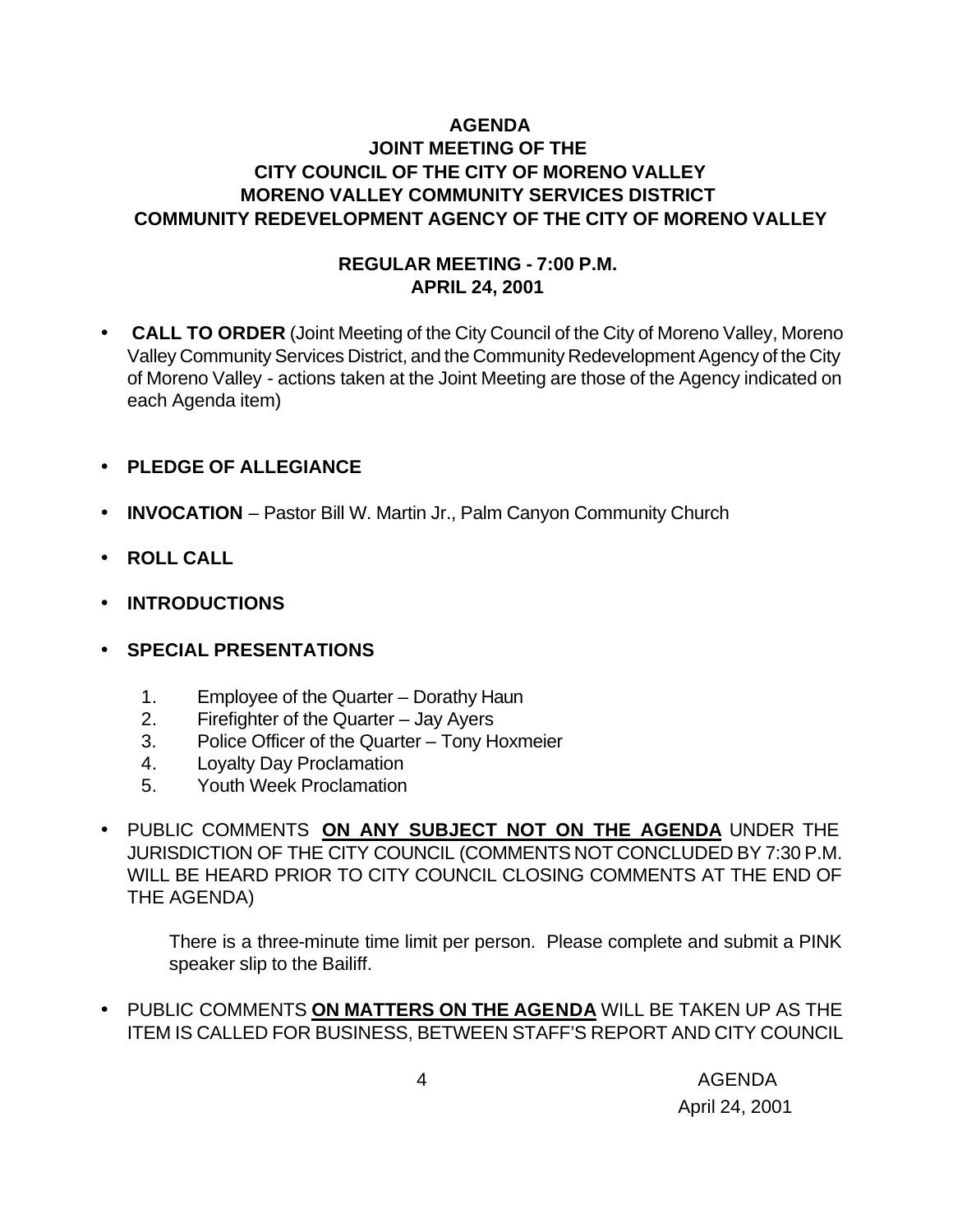DELIBERATION (SPEAKER SLIPS MAY BE TURNED IN UNTIL THE ITEM IS CALLED FOR BUSINESS.)

There is a three-minute time limit per person and a 15-minute time limit per agenda item. The 15-minute limit may be waived. Please complete and submit a BLUE speaker slip to the Bailiff.

# **JOINT CONSENT CALENDARS (SECTIONS A-C) OF THE CITY COUNCIL OF THE CITY OF MORENO VALLEY, MORENO VALLEY COMMUNITY SERVICES DISTRICT, AND COMMUNITY REDEVELOPMENT AGENCY OF THE CITY OF MORENO VALLEY**

All items listed under the Consent Calendars are considered to be routine and noncontroversial, and may be enacted by one motion unless a member of the Council, Community Services District, or Redevelopment Agency requests that an item be removed for separate action. The motion to adopt the Consent Calendars is deemed to be a separate motion by each Agency and shall be so recorded by the City Clerk. Items withdrawn for report/discussion will be heard after public hearing items.

# **A. CONSENT CALENDAR** - **CITY COUNCIL**

- A1. ORDINANCES FIRST READING BY TITLE ONLY Recommendation: Waive reading of all Ordinance Introductions and read by title only.
- A2. NOTICE OF AWARD-PROJECT NO. 99-25653- FISCAL YEAR 1999-2000, AB1020/AB2766 BIKEWAYS - VARIOUS LOCATIONS CITYWIDE (CLASS II/III BICYCLE ROUTES) (Report of: Director of Public Works/City Engineer) Recommendation: Award the construction Contract for the subject project to DBX, Incorporated, Temecula, California, the lowest responsible bidder; authorize the Mayor to execute a Contract with DBX, Incorporated; and authorize the issuance of a Purchase Order to DBX, Incorporated, in the amount of \$160,359.10 (the amount of bid plus 10% contingency) when the Contract has been signed by all parties. (New Account No. 00125.65320.7200).
- A3. PARCEL MAP 20995 AMENDMENT TO AGREEMENT FOR PUBLIC IMPROVEMENTS (TIME EXTENSION) – SOUTH SIDE OF ALESSANDRO BOULEVARD, EAST SIDE OF ELSWORTH STREET – SUBDIVIDER – NEWHOPE PROPERTIES III, CGP, 9751 TALBERT AVENUE, FOUNTAIN VALLEY, CA 92708 (Report of: Director of Public Works/City Engineer) Recommendation: Authorize the Mayor to execute the Amendment to Agreement for Public Improvements.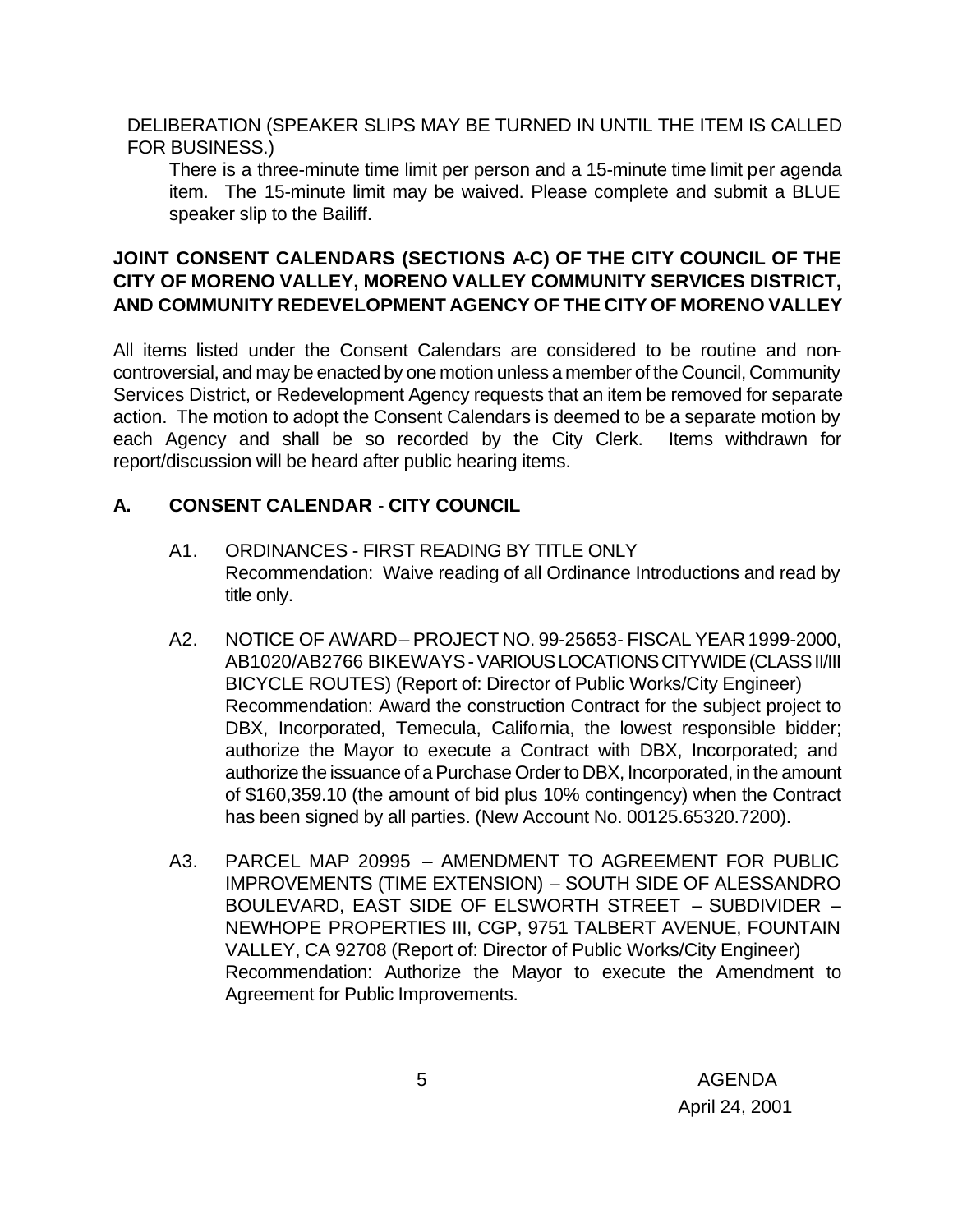- A4. FINAL MAP 23553-2, ACCEPT AGREEMENT & BONDS FOR LANDSCAPE & IRRIGATION IMPROVEMENTS – EAST SIDE OF PIGEON PASS ROAD, NORTH OF SUNNYMEAD RANCH PARKWAY (MV DEVELOPMENT, LLC, 20 CORPORATE PARK, SUITE 240, IRVINE, CA 92606) (Report of: Director of Public Works/City Engineer) Recommendation: Accept the bonds and authorize the Mayor to execute the Agreement for Landscape and Irrigation Improvements; and instruct the City Clerk to forward the completed Agreement for Landscape and Irrigation Improvements to the Riverside County Recorder's office for recordation.
- A5. WARRANT REGISTERS MARCH 31, 2001 (Report of: Director of Finance/City Treasurer) Recommendation: Adopt Resolution No. 2001-15, approving the Warrant Registers, including wire transfers, dated March, 2001 in the total amount of \$10,028,541.81.

Resolution No. 2001-15

A Resolution of the City Council of the City of Moreno Valley, Approving the Warrant Registers, Dated March 31, 2001

- A6. MINUTES REGULAR MEETING OF APRIL 10, 2001 (Report of: Acting City Clerk) Recommendation: Approve as submitted.
- A7. PARCEL MAP 27732 APPROVAL FOR PHASING OF CERTAIN PUBLIC IMPROVEMENTS – SUBDIVIDER – MARCH COMMERCE CENTER LIMITED PARTNERSHIP, P.O. BOX 87, 1995 AGUA MANSA, RIVERSIDE, CA 92502 (Report of: Director of Public Works/City Engineer) Recommendation: Approve construction of Cactus Avenue, Commerce Center Drive, and Goldencrest Drive as the first phase of public improvement construction; approve construction of the required traffic signals and the construction of Grant Street and Alessandro Boulevard as the second phase of public improvement construction; and approve deferral of construction of sidewalk for both phases to the future development of each individual parcel.

## **B. CONSENT CALENDAR** - **COMMUNITY SERVICES DISTRICT**

B1. ORDINANCES - FIRST READING BY TITLE ONLY Recommendation: Waive reading of all Ordinance Introductions and read by title only.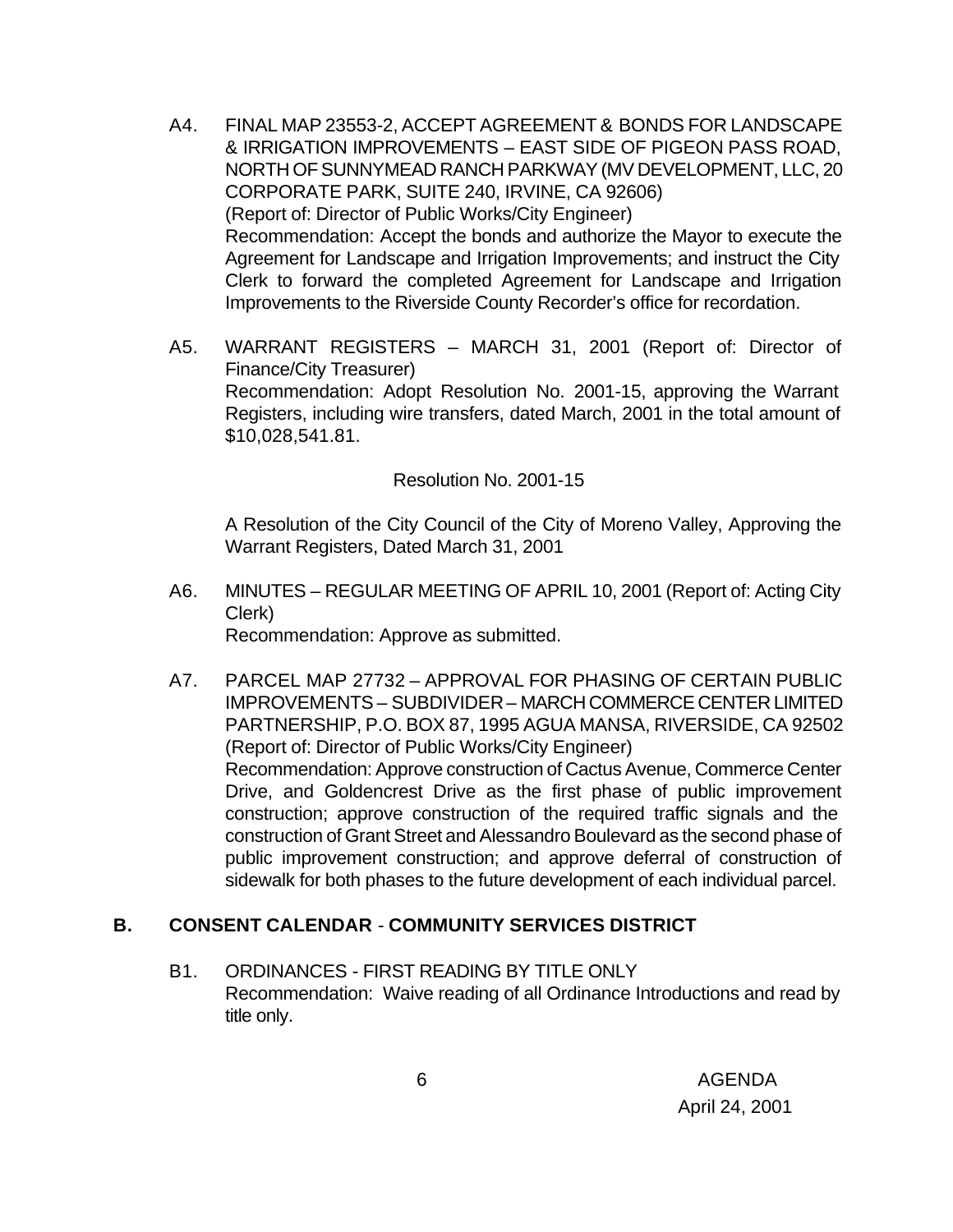- B2. MINUTES REGULAR MEETING OF APRIL 10, 2001 (Report of: Acting City Clerk) Recommendation: Approve as submitted.
- B3. RECOMMENDATION TO AWARD CONTRACT TO CONDUCT FOCUSED SURVEYS FOR SENSITIVE SPECIES LOCATED AT THE POORMAN'S RESERVOIR GOLF COURSE PROJECT (Report of: Director of Parks and Recreation) Recommendation: Award the contract for the subject project to EIP Associates, 12301 Wilshire Boulevard, Suite 430, Los Angeles, CA 90025; and authorize the Finance Director to issue a purchase order upon execution of the contract to the above-mentioned consultant not to exceed the amount of \$42,000.00. The cost will be appropriated from available fund balance.

### **C. CONSENT CALENDAR** - **COMMUNITY REDEVELOPMENT AGENCY**

- C1. ORDINANCES FIRST READING BY TITLE ONLY Recommendation: Waive reading of all Ordinance Introductions and read by title only.
- C2. COACHELLA VALLEY HOUSING COALITION (Report of: Director of Community and Economic Development) Recommendation: Approve the site selected by Coachella Valley Housing Coalition (CVHC) located on Hemlock Avenue for the proposed 40 units approved by the prior Agreement.
- C3. MINUTES REGULAR MEETING OF APRIL 10, 2001 (Report of: Acting City Clerk) Recommendation: Approve as submitted.
- C4. IMPLEMENTATION AGREEMENT TO THE OWNER PARTICIPATION AGREEMENT BETWEEN THE REDEVELOPMENT AGENCY, MARCH COMMERCE CENTER AND GOLDENCREST (Report of: Director of Community and Economic Development) Recommendation: Execute the Implementation Agreement to Owner Participation Agreement.

## **D. REPORT OF ACTION FROM CLOSED SESSION BY CITY ATTORNEY, IF ANY**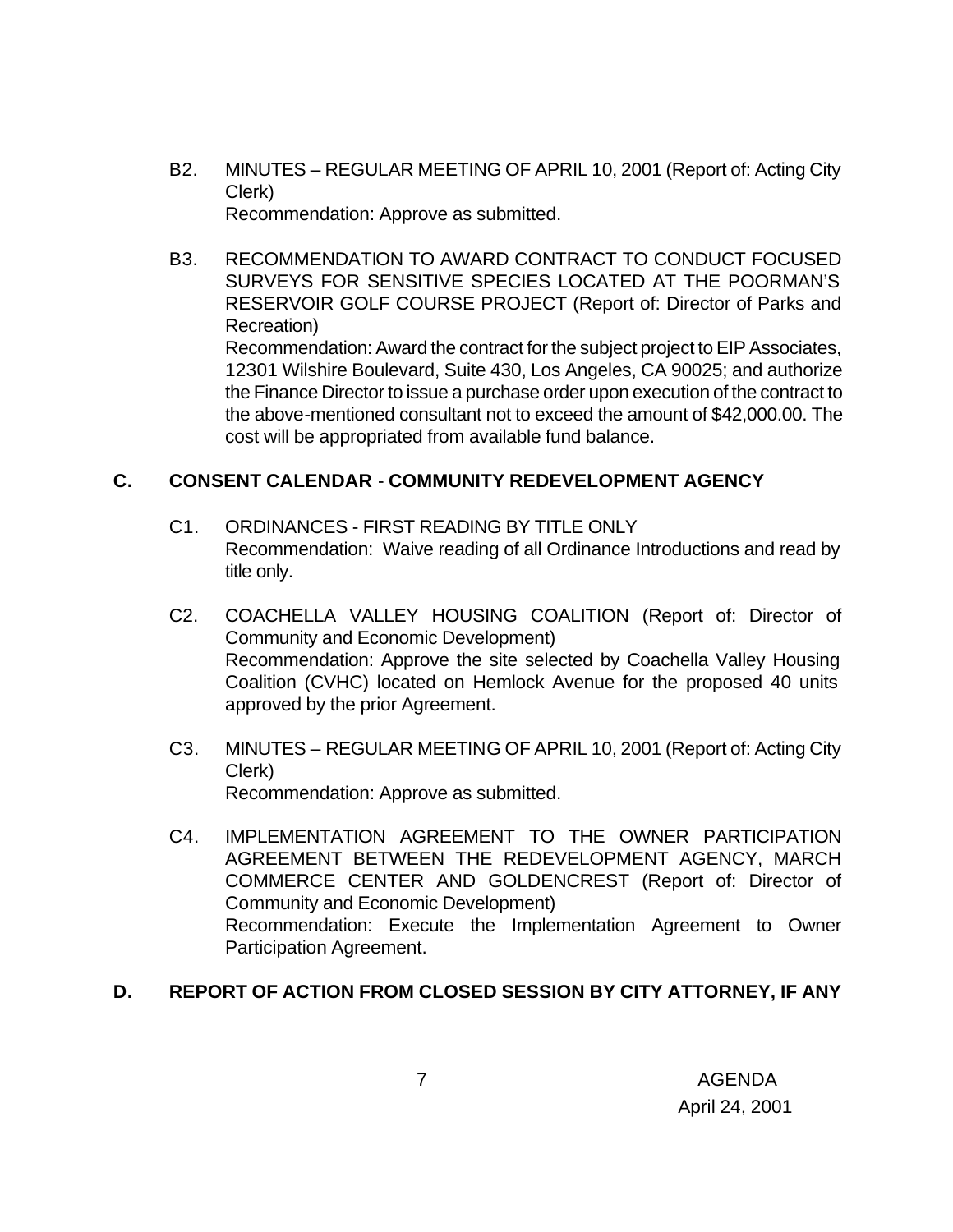## **E. PUBLIC HEARINGS**

Questions or comments from the public on a Public Hearing matter must be limited to five minutes per individual and must pertain to the subject under consideration.

- E1. MORENO VALLEY COMMUNITY SERVICES DISTRICT PUBLIC HEARING TO CONDUCT MAIL BALLOT PROCEEDINGS OF CERTAIN TRACTS WITHIN ZONE D (PARKWAY LANDSCAPE MAINTENANCE) (Report of: Director of Public Works/City Engineer) Recommendation: That the City Council acting in their capacity as President and Members of the Board of Directors of the Moreno Valley Community Services District (CSD):
	- 1. Conduct a Public Hearing to consider the retention of Zone D (Parkway Landscape Maintenance) at the standard level and the annual service charge for sixteen (16) tracts;
	- 2. Tabulate the mail ballots for each of the 16 tracts;
	- 3. Verify and accept the results of each mail ballot proceeding; and
	- 4. Authorize and impose the CSD Zone D charges.

# • **ITEMS REMOVED FROM CONSENT CALENDARS FOR DISCUSSION OR SEPARATE ACTION**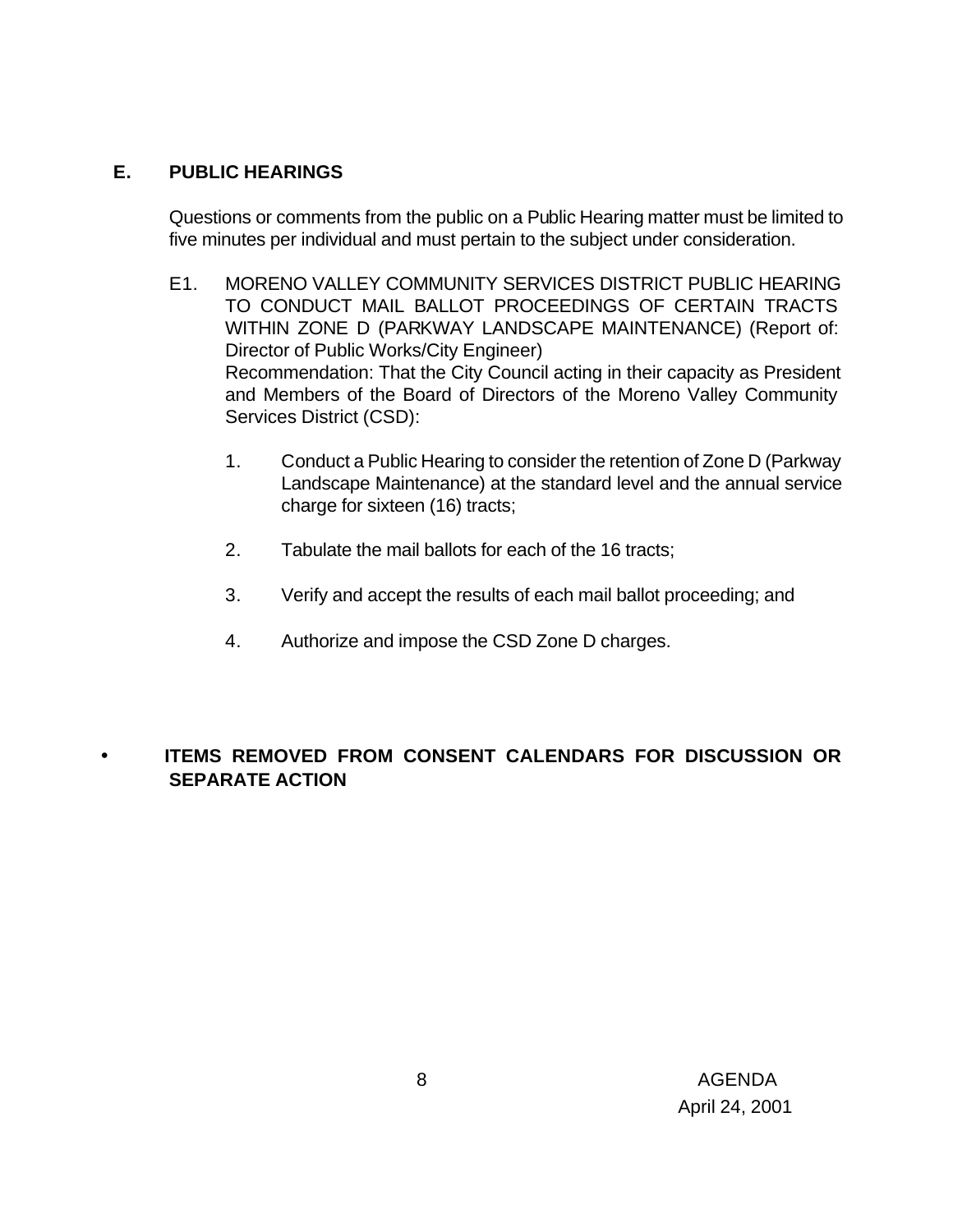# **F. REPORTS**

- F1. APPROVAL OF THE MORENO VALLEY EQUESTRIAN PARK AND NATURE CENTER GUIDELINES, AND AMENDMENT TO ORDINANCE NO. CSD-29 REGARDING THE MORENO VALLEY EQUESTRIAN PARK AND NATURE CENTER (CONTINUED FROM APRIL 10, 2001) (Report of: Director of Parks and Recreation) Recommendation: That the City Council, acting in their capacity as President and Board of Directors for the Moreno Valley Community Services District:
	- 1. Approve the Moreno Valley Equestrian Park and Nature Center Guidelines, and
	- 2. Introduce Ordinance No. CSD 30, amending Ordinance No. 29, regarding the Moreno Valley Equestrian Park and Nature Center.

Ordinance No. CSD 30

An Ordinance of the Moreno Valley Community Services District of the City of Moreno Valley, California, Amending Ordinance No. CSD-29, regarding the Moreno Valley Equestrian Park and Nature Center

F2. LEGISLATIVE UPDATE (Report of: Assistant City Manager) Recommendation: That the City Council receive and file the Legislative Status Report.

## **G. LEGISLATIVE ACTIONS**

ORDINANCES - 1ST READING & INTRODUCTION - NONE

ORDINANCES - 2ND READING & ADOPTION - NONE

ORDINANCES - URGENCY ORDINANCES - NONE

RESOLUTIONS - NONE